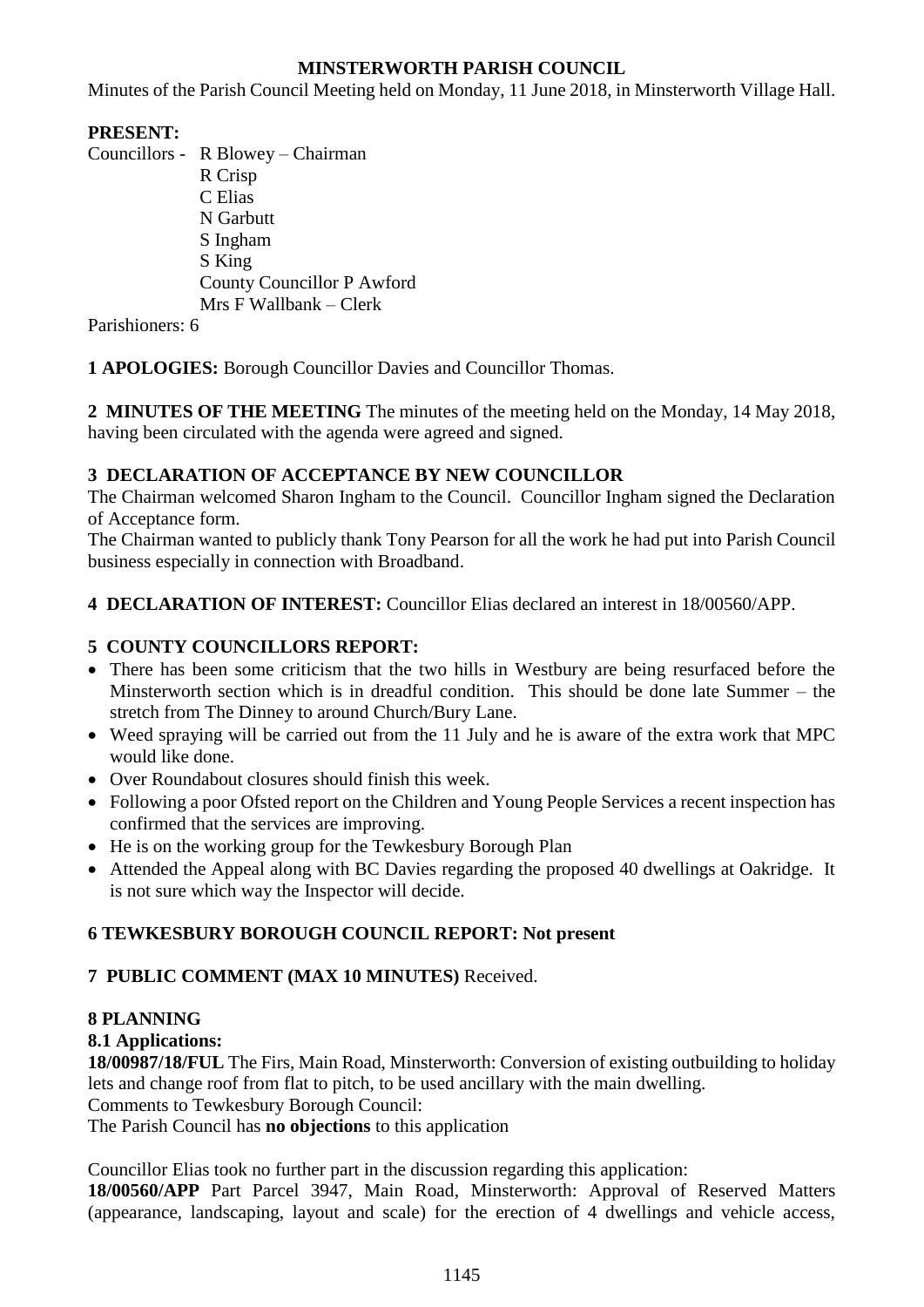including discharge of conditions required under reserved matters stage further to outline planning permission 16/00823/OUT

Comments to Tewkesbury Borough Council:

The Parish Council has **no objections** to this application

**8.2 TBC Decisions: 18/00242/FUL** Enderley, Main Road, Minsterworth: Conversion of existing garage/store/workshop to dwelling and creation of vehicular and pedestrian access - **Granted**

## **8.3 Appeal Decisions: None**

**8.4 Tewkesbury Borough Plan – Define settlement boundary for Minsterworth:** The Chairman circulated the maps received from TBC for discussion. Councillors studied the maps and considered the 3 options submitted by TBC for the Minsterworth settlement boundary, ie where development MIGHT be allowed in the future. After a lengthy discussion, Minsterworth Parish Council (MPC) chose the smallest of the three options suggested by TBC, with the following additional points:

- 1. MPC favour cluster development of houses over ribbon
- 2. Therefore, MPC's proposed settlement boundary is in two blocks, with a block of green space between each of the blocks
- 3. one of the two 'blocks' would effectively be two rows of houses north of the A48, because there are effectively two rows of houses currently south of the A48. The second block weas in the triangle between Pound Lane and Watery lane, where there are already recently permitted developments
- 4. MPC have followed field boundaries, because that was the line followed by TBC in their proposals.
- 5. MPC would hope that Highways would impose a 30mph or 40mph limit through the settlement area

Currently this is the only opportunity MPC has to influence where further development in Minsterworth will take place and will be open to further review in 5 years-time. It was made clear that these are only proposals to TBC, and the proposals may well be subject to further modification. When the settlement boundary had been finalised it was agreed to promote this in The Villager.

## **9 FINANCIAL MATTERS**

#### **9.1 Accounts for payment and receipts:**

| Mrs F J Wallbank                                                 |        |         |                                                                                                        |
|------------------------------------------------------------------|--------|---------|--------------------------------------------------------------------------------------------------------|
| Salary 1-30 June 2018                                            | 376.14 |         |                                                                                                        |
| Less Tax                                                         | 20.80  | 355.34  | Via Bank Transfer                                                                                      |
| <b>Inland Revenue</b>                                            |        | 20.80   | Cheque No: 101475                                                                                      |
| Parish Magazine Printing:<br>Printing The Villager – June        |        | 110.45  | Via Bank Transfer                                                                                      |
| Minsterworth Village Hall $-$ cost of meeting<br>Held on 14.5.18 |        | 28.60   | Via Bank Transfer                                                                                      |
| DM Payroll Services – GDPR compliance                            |        | 170.00  | Via Bank Transfer                                                                                      |
| Cost of printer cartridge $-$ refund due to                      |        |         |                                                                                                        |
| <b>Councillor Crisp</b>                                          |        | 28.00   | Cheque No: 101476                                                                                      |
| <b>Total:</b>                                                    |        | £713.19 |                                                                                                        |
| <b>Receipts:</b>                                                 |        |         |                                                                                                        |
| The Villager – Advertising Costs                                 |        | 64.80   |                                                                                                        |
| <b>Total:</b>                                                    |        | £64.80  |                                                                                                        |
|                                                                  |        |         | <b>9.2 Financial Statement</b> for the month ended May 2018 was circulated via email and signed by the |

Chairman.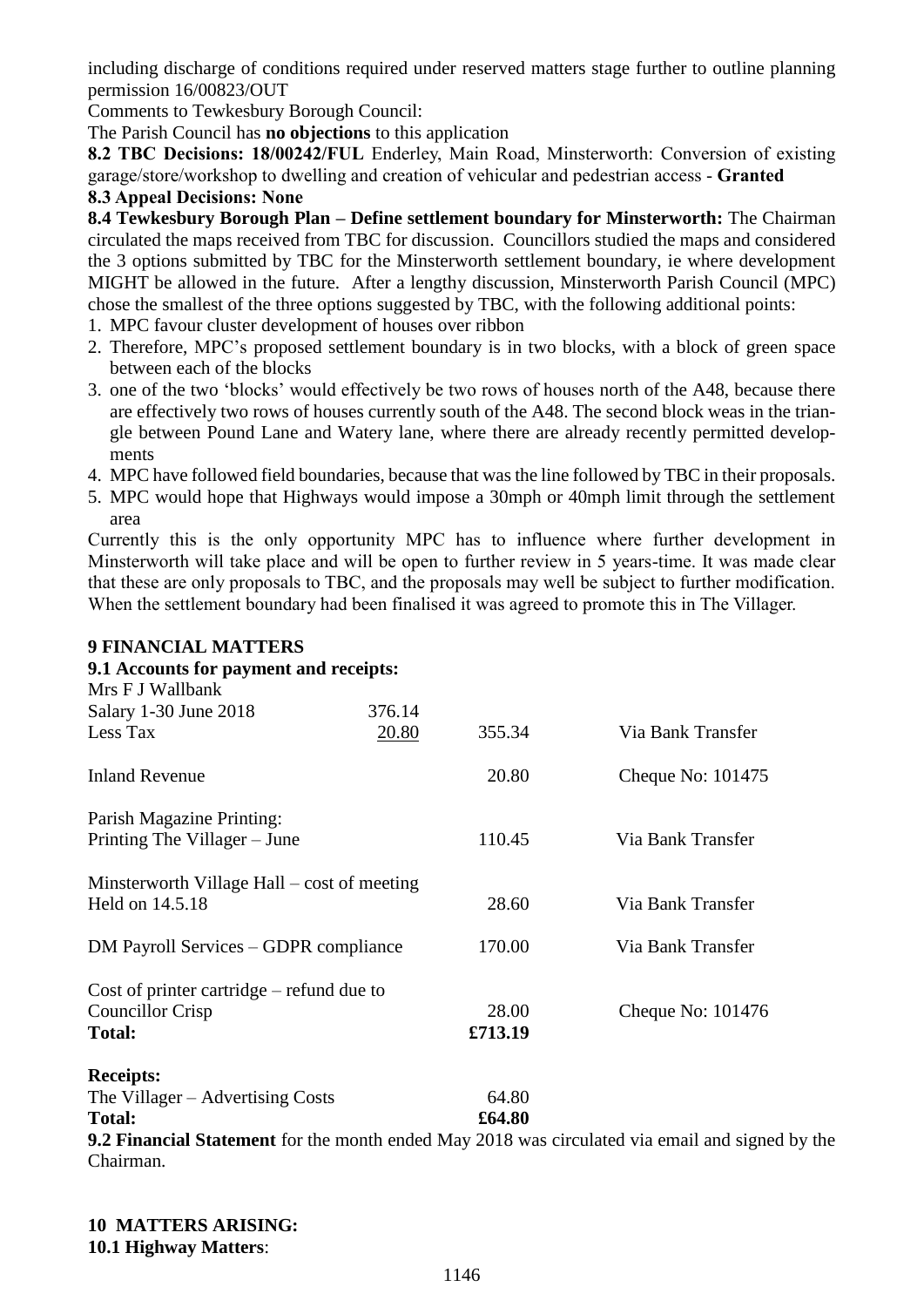**Gigaclear:** The Chairman reported he had a meeting with CC Awford and Gigaclear to discuss the issue of where the broadband cabling will cross the river to service Longney. Negotiations are with several landowners in Minsterworth. Minsterworth's superfast broadband will connect onto Highnam.

**Cornham Sign –** Still not been done.

**Redlands Barn:** Reflector posts still not been done.

**Speeding along the Lower Road**: Clerk still chasing Gloucestershire Road Safety Partnership.

**Landing Yard Ditch by The Church:** CC Awford said that IDB had agreed to clear out the ditch if a local farmer could take away the silt however they were not in the area at the moment.

**A48 Meeting:** At the last A48 meeting there was discussion in amalgamating with the FOD Road Safety Group and suggested the PC sent a representative along to the next FOD Road Safety Meeting which is on Tuesday, 12 June at 10am. Councillor Garbutt said he would attend.

**Hedge from Highnam Roundabout to Downs Bridge:** The Clerk had received a reply back from TBC Enforcement who stated that the planting of a laurel hedge was not a matter for TBC and was more of a civil matter unless the hedge causes a Highways safety issue and then it would be a matter for Gloucestershire Highways.

**10.2 Community Resilience Plan:** Councillor Elias reported that he and Councillor Thomas had attended the follow-up meeting at TBC on the 16 May which was very interesting. Following this meeting he said that he and Councillor Thomas were going to review the current resilience plan.

**10.3 Report from Village Hall Representative:** Councillor Elias reported there had been an increase in bookings, the Committee had gone to tender with 5 contractors to carry out the works that had been recommended and the Committee were in the process of obtaining a grant to help towards the cost of the proposed works. Village fete Saturday, 16 June.

**10.4 Retention of Play Area at Minsterworth School:** The Chairman reported that Lindsey Reid is waiting for Legal Services to allocate the case to a Solicitor. He thanked those people concerned who are keeping the Play Area tidy It was agreed that Councillor Ingham would write a short article in The Villager requesting assistance in keeping the area neat and tidy.

#### **10.5 GDPR Compliance:**

Following the Clerk's meeting with DM Payroll Services the Clerk took the Councillors through the paperwork and the Data Protection Impact Assessment.

Following the review of the GDPR documents it was decided to:

- Purchase an individual hard drive at an approximate cost of £45
- Remove Councillors contact details off the website and state that "if you wish to contact a Member of the Parish Council please contact the Clerk"
- Use the services of a shredding company at a cost of £25 for 5 black bags if required
- Councillors should consider setting up a dedicated email address for council business
- Councillors should go through their council paperwork and computers and delete any contact/information/letters/email that they no longer have a legal right to hold
- Adopt the privacy policy, retention policy and place these on the website
- Adopt the other policies as circulated
- The Chairman and Clerk signed the Data Protection Impact Assessment

Councillor Elias wanted to personally thank the Clerk for the time spent in getting MPC compliant with GDPR

#### **11 CORRESPONDENCE:**

#### **Any Other Correspondence:**

**GCC – Diversion of Footpath EMW17 off Hygrove Lane, Minsterworth**: The Public Path Diversion Order was confirmed as an unopposed Order on the 30 May 2018.The Order comes into force on the 30<sup>th</sup> May 2018, but if any person aggrieved by the order wants to question its validity, or that of any provision contained in it, on the ground that it is not within the powers of the Highways Act 1980, as amended, or on the ground that any requirement of the Act, as amended, or of any regulation made under the Act has not been complied with in relation to the order, he or she may, under paragraph 2 of Schedule 2 of the Act as applied by paragraph5 of schedule 6 of the Act, within 6 weeks from the  $7<sup>th</sup>$  June 2018, make an application to the High Court.

**TBC – Town and Parish Seminar**: Thursday, 20 September 6pm